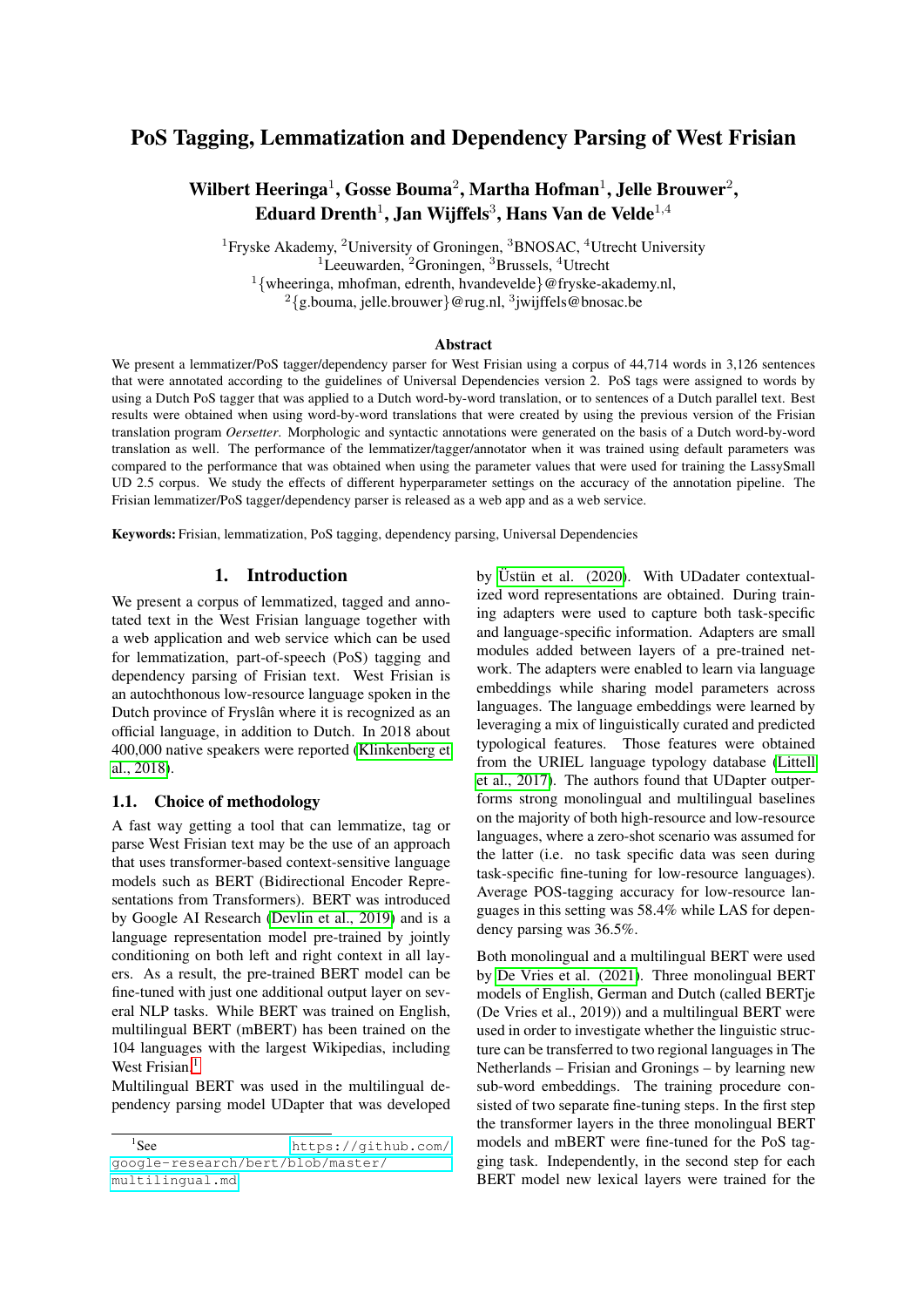two target languages with a masked language modeling pre-training objective, where 15% of the input tokens were masked and a model is learned to predict the missing tokens. This gives the model the opportunity to learn textual patterns from unlabeled data. Finally, the retrained lexical layer and the fine-tuned transformer layers were combined to yield a PoS tagging model that was then adapted to the target language. The performance of the language models was evaluated on PoS annotated data of Gronings and West Frisian. For all monolingual models, task performance greatly improved by retraining the lexical layer for Gronings and West Frisian. Best results were obtained by using the Dutch language model fine-tuned on the Dutch Alpino dataset (Van Noord, [2](#page-1-0)006):<sup>2</sup> 92.4% for Gronings and 95.4% for Frisian. For Gronings the PoS tags of the data set that was used for evaluation were obtained with a UD model trained on the basis of Alpino and applied to a Dutch word-by-word translation of the Groningen text. For Frisian the data set that was used for evaluation was an earlier version of the corpus that is presented and described in this paper. The better performance for Frisian may be explained by the fact that the PoS tags in the Frisian data set were manually verified afterwards, while those in the Groningen data set were not.

Although the multilingual models work reasonably well, for languages for which no annotated data is available during training, the performance lags behind languages for which data is available. Even a small amount of data can already help a lot (see [Lauscher et](#page-8-5) [al. \(2020\)](#page-8-5)). For that reason, we want to build a large Frisian annotated corpus anyway, which will be further extended over time. We then also opt for the classic methodology in which a lemmatizer/tagger/parser is trained on the basis of this corpus. We plan to do fine tuning with mBERT or with a comparable multilingual model in the future.

## 1.2. Building the corpus

If annotated data is not yet available yet for a language, it may seem obvious to build the corpus from scratch. However, for smaller languages like Frisian the means for developing language tools are more restricted than for larger languages like Dutch or English. Therefore, scholars tried to develop more efficient strategies that make the development of tools for small languages possible as well. One strategy is taking a route via a larger and related language for which the desired tools or models have already been developed.

As for building the corpus, the simplest strategy that has been proposed is to tag texts of a small language by a tagger that is trained on the basis of tagged corpora of a closely-related language. This approach is mentioned by [Scherrer \(2014\)](#page-8-6) who tagged Catalan data using a Spanish PoS tagger. He obtained an accuracy

of 58.42%. This approach was also applied by [Tjong](#page-8-7) [Kim Sang \(2016\)](#page-8-7) to 17th-century Dutch texts which he tagged with a modern Dutch PoS tagger. He obtained accuracies of 62.8% and 63.7%. The low accuracies show that this approach is not enough, but it can serve as a baseline to which other approaches can be compared. In the case of West Frisian, we consider using a tagger that is trained on the basis of Dutch texts.

Higher accuracies of up to 89.08% were obtained by [Scherrer \(2014\)](#page-8-6) when the Spanish tagger was adapted to Catalan. Words in the tagger parameter files were translated into the low-resource language by using translation dictionaries that were created with unsupervised lexicon induction techniques that rely only on raw textual data.

Results can also be improved by adapting the spelling of corpora prior to tagging them with a tagger. For example, [Hupkes and Bod \(2016\)](#page-8-8) investigated PoS tagging of 17th-century Dutch texts. They found "that modernizing the spelling of corpora prior to tagging them with a tagger trained on contemporary Dutch results in a large increase in accuracy, but that spelling normalization alone is not sufficient to obtain state-ofthe-art results" (p. 77).

The approach of [Tjong Kim Sang \(2016\)](#page-8-7) goes one step further by not just adapting the 17th-century Dutch texts, but translating them word for word into Dutch. He evaluated four word-by-word translation methods. In the first method, the machine translation system Moses (Koehn and Hoang, 2009) was used with two versions of the Dutch Statenvertaling Bible, one from the year 1637 and one from 1888. The second approach used the Integrated Language Bank (GTB) (Instituut voor de Nederlandse taal, 2022), an online collection of historical dictionaries, with links of historical words to their modern counterparts. The lexicon service makes it possible to retrieve modern lemmas for historical words. The third used a lexicon that was learned from two versions of a Dutch Bible, one from the 17th century and one from the 19th century. The fourth method employed orthographic rules learned from the learned lexicon. The rules converted historical character sequences to their modern equivalent. The lexicon-based methods outperformed the method that used orthographic rules.

Sometimes linguists are in the fortunate position that a translation for the text in the small language is already available in the large language, i.e. when a parallel corpus is available. In that case the approach of [Yarowsky](#page-8-9) [et al. \(2001\)](#page-8-9) can be applied who tagged the source side of the parallel corpus with an existing tagger and projected the tags along the word alignment links on the target side. Then a new tagger was trained on the target side.

In line with the authors just mentioned, we decided not to build the corpus from scratch, but rather to take a route via Standard Dutch. We investigated some of the techniques mentioned above.

<span id="page-1-0"></span><sup>2</sup> See [https://universaldependencies.org/](https://universaldependencies.org/treebanks/nl_alpino/index.html) [treebanks/nl\\_alpino/index.html](https://universaldependencies.org/treebanks/nl_alpino/index.html).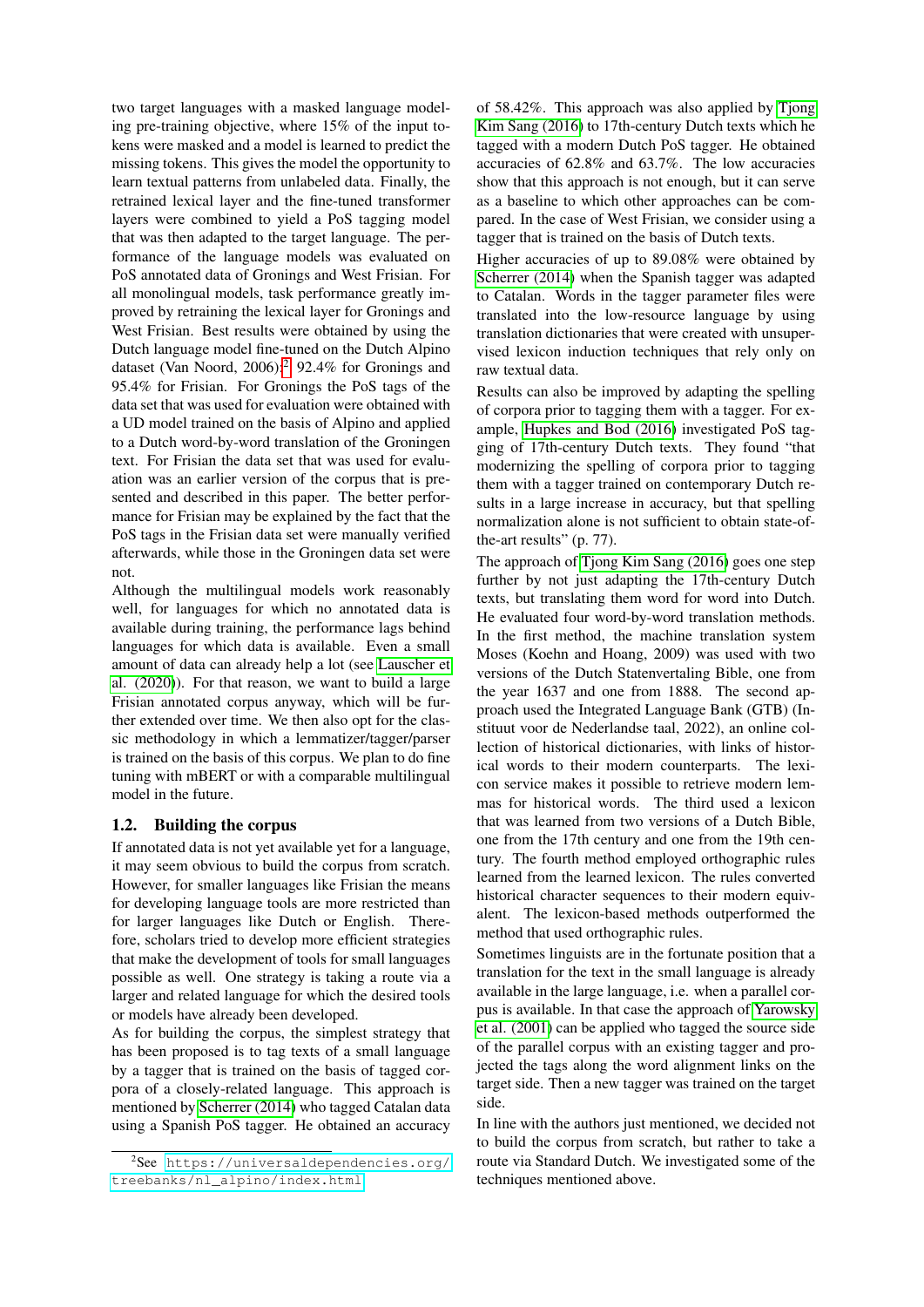#### 1.3. Outline

In Section [2](#page-2-0) the building of the corpus is described, and different procedures are compared to each other. In Section [3](#page-4-0) the training of the lemmatizer/tagger/annotator is described and performance measurements are provided. In Section [4](#page-6-0) a web app and a web service are presented and some results are shown. Conclusions and future prospects are given in Section [5.](#page-6-1)

## 2. Building the corpus

#### <span id="page-2-0"></span>2.1. Source texts

We aimed to develop a Frisian lemmatizer/PoS tagger/dependency parser that can be used for a wide range of texts. Therefore, texts of different genres should be included in the corpus. We considered several (well-known) corpora that were PoS tagged: the Brown Corpus, the Lancaster-Oslo-Bergen Corpus, the Stockholm-Umeå Corpus, the Balanced Corpus of Contemporary Written Japanese, the NOAH's Corpus of Swiss German Dialects, the STEVIN reference corpus of 500 million words, the SoNaR corpus. In all corpora we found news texts. Novels, legal texts/laws and Wikipedia texts were found in three corpora, and scientific texts were found in two corpora. We decided to include texts of the same genres in our newly built corpus.

Texts were selected from the Frisian-Dutch parallel corpus that was used for the previous version of the online Frisan/Dutch - Dutch/Frisian translation program *Oersetter* 'translator'.[3](#page-2-1) The corpus consists of 120 texts that are available both in Frisian and Dutch. The Frisian texts consist of 3,002,327 words, and the Dutch texts consist of 2,941,614 words.

We added texts from the Frisian broadcast station *Omrop Fryslân* as well as the Wikipedia text 'Frysk'. The distribution of the genres in the newly compiled corpus is shown in Table [1.](#page-3-0) Legal texts are not included yet.

## 2.2. Universal dependencies

We decided to annotate the corpus according to the guidelines of Universal Dependencies (UD) version  $2<sup>4</sup>$  $2<sup>4</sup>$  $2<sup>4</sup>$ since UD makes cross-linguistical comparison of tree-banks possible.<sup>[5](#page-2-3)</sup>

Mostly we could apply the UD guidelines to Frisian in same way as has been done for Dutch in the Lassy Small corpus. The most striking difference compared to Dutch is the fuse of a verb in the second person singular with the pronoun that follows, for example, *Bist do* 'are you' is shortened to *Bist*, or *Hast do* 'have you' may be shortened to *Hasto*. We decided to tag these

contracted words as verbs or auxiliaries (depending on the other content of the sentence) rather than as a pronoun or adding a new UD tag.

Another decision needed to be made with regard to relative pronouns like *dy't* 'who/that', *der't ˆ* 'where' and *wer't ˆ* 'where'. Some scholars claim that *'t* represents a reduced form of the conjunction *dat* 'that', but this is also questioned [\(Dijkstra et al., 2017\)](#page-8-10). We considered a word followed by *'t* as a whole, i.e. *'t* was not tagged individually.

## 2.3. Adding lemmas

In the corpus lemmas of the tokens were added manually. When the corpus consisted of about 30,000 tokens, a lemmatizer was trained on the basis of the lemmatized Frisian texts using the function udpipe train from the R package udpipe [\(Wijf](#page-8-11)[fels, 2020\)](#page-8-11). Using this tagger, newly added corpus texts were lemmatized, and the lemmas were manually corrected. The techniques that are made available in the R package udpipe are described by [Straka et al. \(2016\)](#page-8-12) and Straka and Straková (2017).

## 2.4. Adding PoS tags

After the selection of the text to be included in the corpus, we could have added PoS tags to the words manually. However, we felt that the approaches like the ones introduced by [Yarowsky et al. \(2001\)](#page-8-9), [Scherrer \(2014\)](#page-8-6) and [Tjong Kim Sang \(2016\)](#page-8-7) may speed up the process of adding PoS tags since they take a route via a larger and closely related language for which a PoS tagger is already available. We investigated three procedures.

### 2.4.1. Applying a Dutch PoS tagger directly to Frisian

For adding PoS tags three procedures were investigated. In the first procedure the Frisian text was tagged with a Dutch PoS tagger that was trained with the UD Dutch LassySmall 2.8 treebank (Bouma and Van Noord, 2017). This corpus contains sentences from the Wikipedia section of the Lassy Small Treebank. The Lassy Small Treebank is a manually verified treebank for Dutch. Since not all material in the Lassy Small Treebank could be made freely available, only the material from the Wikipedia (wiki) section was included in the UD Dutch LassySmall treebank (Van Noord et al., 2013).

#### 2.4.2. Tagging via a Dutch word-by-word translation

In the second procedure we followed [Tjong Kim Sang](#page-8-7) [\(2016\)](#page-8-7). A Dutch word-by-word translation is made from the the Frisian text. This word-by-word translation is tagged by the Dutch PoS tagger that was trained with the LassySmall UD 2.8 corpus. $6$  The tags of the Dutch words are projected on the corresponding Frisian

<span id="page-2-1"></span><sup>&</sup>lt;sup>3</sup>This version was online available until December 15th, 2021.

<span id="page-2-2"></span><sup>4</sup> See [https://universaldependencies.org/](https://universaldependencies.org/guidelines.html) [guidelines.html](https://universaldependencies.org/guidelines.html).

<span id="page-2-3"></span><sup>5</sup> See [https://universaldependencies.org/](https://universaldependencies.org/introduction.html) [introduction.html](https://universaldependencies.org/introduction.html).

<span id="page-2-4"></span> ${}^{6}$ The corpus is found at [https://](https://github.com/Universal Dependencies/UD_Dutch-LassySmall.) [github.com/UniversalDependencies/UD\\_](https://github.com/Universal Dependencies/UD_Dutch-LassySmall.) [Dutch-LassySmall.](https://github.com/Universal Dependencies/UD_Dutch-LassySmall.)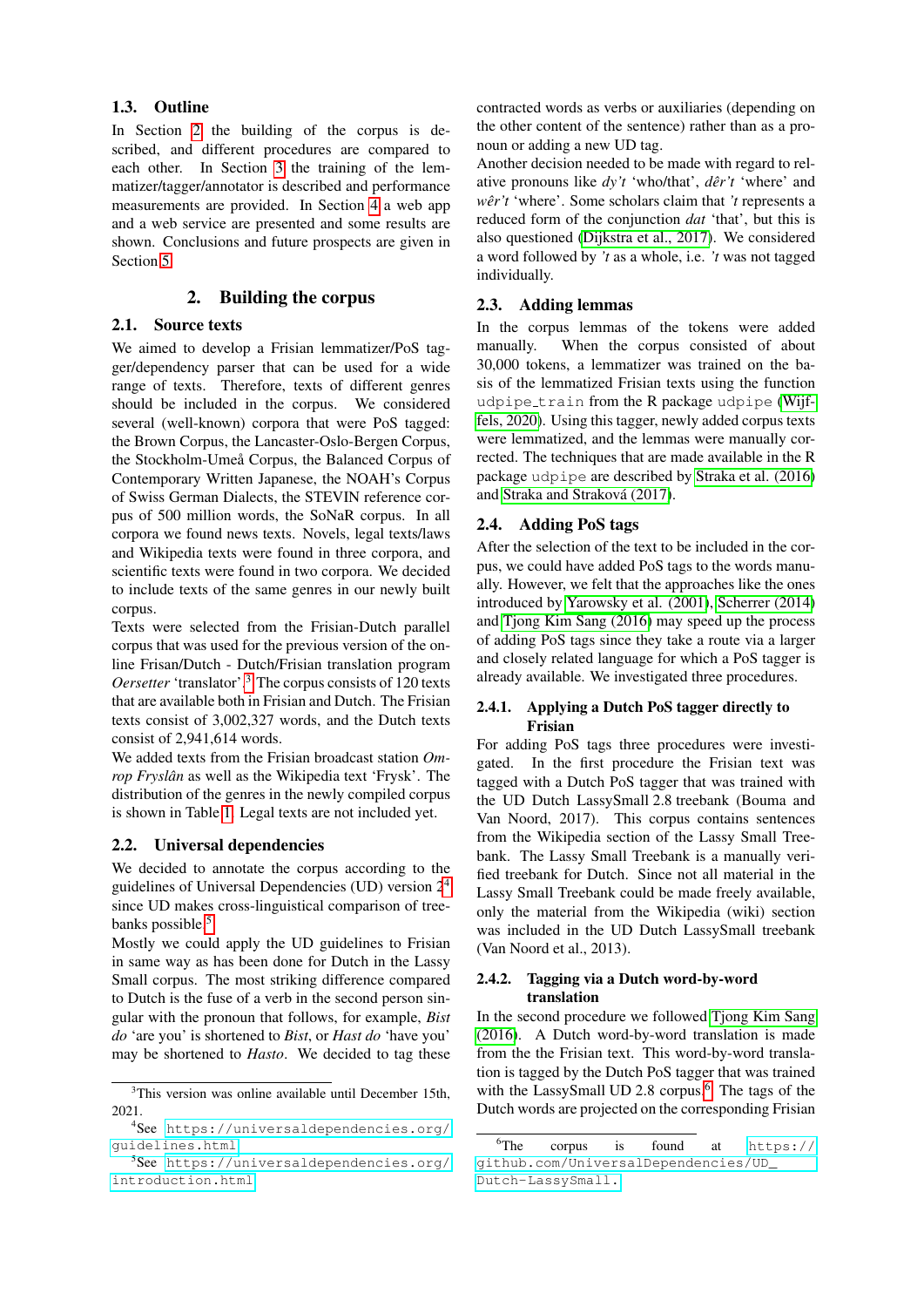| source    | #tokens | %tokens | #words | <i>%</i> words | #sentences | <i>n</i> / <sub>osentences</sub> |
|-----------|---------|---------|--------|----------------|------------|----------------------------------|
| news      | 8.737   |         | 7.998  |                | 582        | 19                               |
| science   | 2,293   | 4       | 2,069  | 5              | 107        | 3                                |
| novels    | 17,176  | 34      | 14.272 | 32             | 1,446      | 46                               |
| museum    | 9.275   | 18      | 8.335  | 19             | 486        | 16                               |
| Wikipedia | 13,780  | 27      | 12,040 | 27             | 505        | 16                               |
| total     | 51,261  |         | 44.714 |                | 3,126      |                                  |

<span id="page-3-0"></span>Table 1: Distribution of genres across the newly compiled corpus. Novels only include a fragment of a novel, and not shorter literary prose such as short stories and columns.

words. The need for a word-by-word translation can be illustrated by the following Frisian sentence:

*It die bliken dat dit utlein wurde moast ´* It did appear that this explained be must

Both Google Translate and the Frisian translation program at <frysker.nl> give the following translation when the sentence is submitted in its entirety for translation:

*Het bleek dat dit uitgelegd moest worden* It appeared that this explained must be

The number of words in the Dutch sentence and the word order differ from the Frisian sentence. Therefore, the PoS tags of the words in the Dutch sentence cannot be easily projected on the words of the Frisian sentence. A word-by-word translation would be:

*Het deed blijken dat dit uitgelegd worden moest* It did appear that this explained be must

Using this sentence the PoS tags of the Dutch words can simply be projected on the words at the corresponding positions in the Frisian sentence.

In order to obtain word-by-word translations, we investigated three translation programs:

- Google Translate. Google Translate uses a neural machine translation engine called *Google Neural Machine Translation* (GNMT). With GNMT the quality of the translation is improved by applying an example-based machine translation method in which the system "learns from millions of examples" [\(Schuster et al., 2016\)](#page-8-14). We called the API by using the function gl\_translate from the R package googleLanguageR [\(Edmondson,](#page-8-15) [2020\)](#page-8-15). As [Turovsky \(2016\)](#page-8-16) wrote, GNMT translates "whole sentences at a time, rather than just piece by piece..." This makes Google Translate less suitable for generating a word-by-word translation. The best way to translate an individual word is submitting the word being enclosed in single quotes.
- The previous version of the online Frisan/Dutch - Dutch/Frisian translation program *Oersetter*

'translator'[7](#page-3-1) . This program was a statistical machine translation (SMT) system. A parallel training corpus had been compiled and been used to automatically learn a phrase-based SMT model(Van Gompel et al., 2014). The translation system was built around the open-source SMT software Moses. In order to obtain a word-byword translation the words of a sentence were individually submitted to this program. We used the web service of the *Oersetter*.

• The current version of the *Oersetter*<sup>[8](#page-3-2)</sup>. . This program is a neural machine translation (NMT) system. More specifically a transformerbased sequence-to-sequence model is employed. Marian-NMT is used as the software that powers the program. With the current version of the *Oersetter* higher scores on automatic evaluation measures were achieved compared to the previous ver-sion.<sup>[9](#page-3-3)</sup> Like Google Translate this program is intended to translate word phrases or sentences. In order to get an individual word translated by an individual word, the word to be translated should be put between single quotes. We used the web service of this program $10$ 

We should be aware that all three programs are intended for translating whole sentences rather than translating single words.

#### 2.4.3. Tagging via an aligned Dutch parallel text

In the third procedure the approach that was initiated by [Yarowsky et al. \(2001\)](#page-8-9) was used. The Dutch parallel text was tagged with the tagger that was trained with the LassySmall 2.8 corpus. Then the sentences of the Dutch texts were aligned with the corresponding sentences in the Frisian texts using fast align [\(Dyer](#page-8-17) et al.,  $2013$ <sup>[11](#page-3-5)</sup> and the tags of the words in the Dutch

<span id="page-3-5"></span><sup>11</sup>See [https://github.com/clab/fast\\_align](https://github.com/clab/fast_align).

<span id="page-3-1"></span><sup>&</sup>lt;sup>7</sup>Until December 15, 2021 available at [https://](https://taalweb.frl/oersetter) [taalweb.frl/oersetter](https://taalweb.frl/oersetter).

<span id="page-3-3"></span><span id="page-3-2"></span><sup>8</sup>Available at <https://frysker.nl>.

<sup>&</sup>lt;sup>9</sup>See experiments 5 and 6 at [https://bitbucket.](https://bitbucket.org/fryske-akademy/oersetter2-pipeline/src/master/data/evaluation/README.md) [org/fryske-akademy/oersetter2-pipeline/](https://bitbucket.org/fryske-akademy/oersetter2-pipeline/src/master/data/evaluation/README.md) [src/master/data/evaluation/README.md](https://bitbucket.org/fryske-akademy/oersetter2-pipeline/src/master/data/evaluation/README.md).

<span id="page-3-4"></span><sup>&</sup>lt;sup>10</sup>We used the version that was online on December 18th, 2021.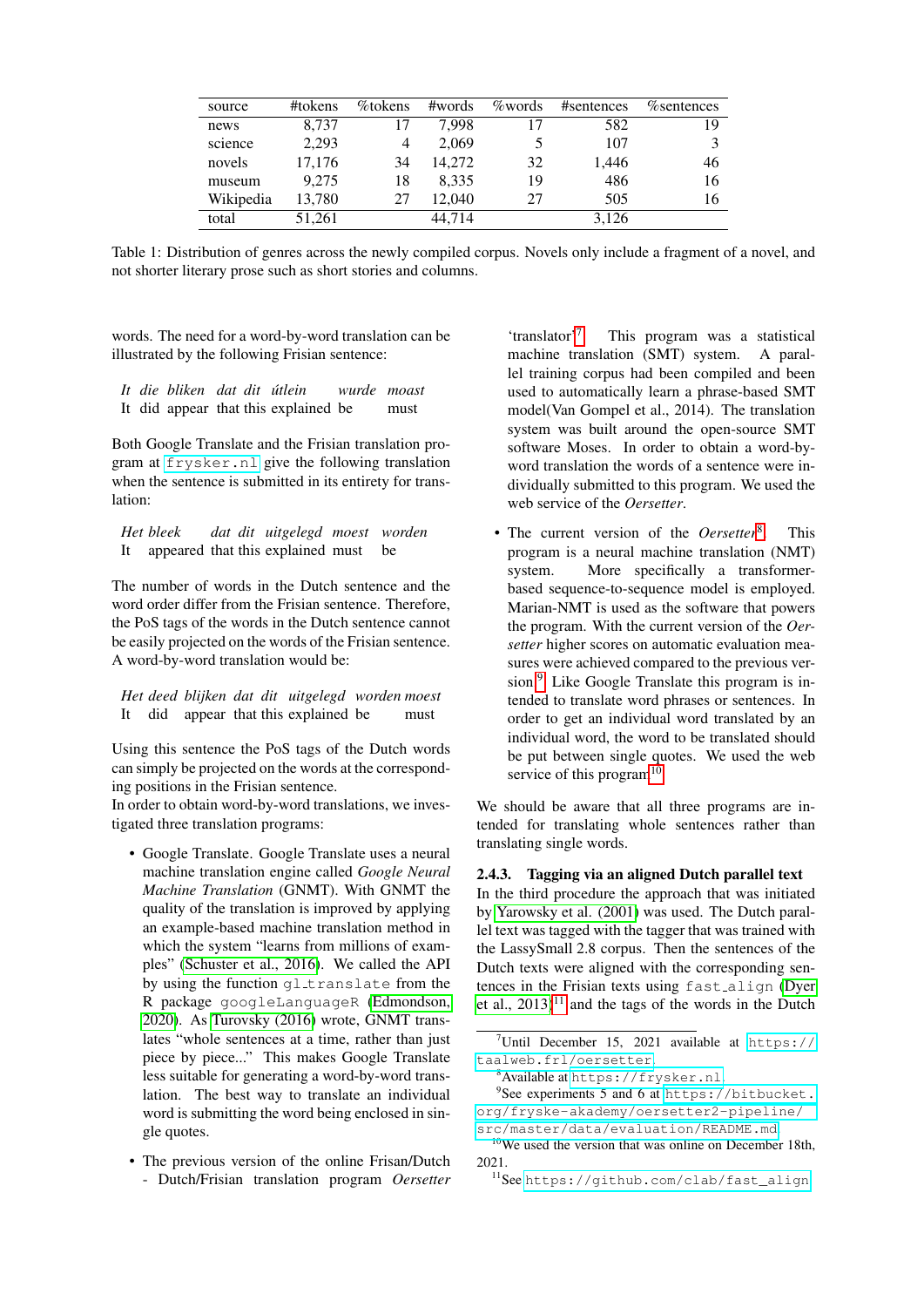sentences were projected on the corresponding Frisian words in the Frisian sentences.

#### 2.4.4. Comparison of the three approaches

We tested the different procedures to the scientific texts, the museum texts, a part of the news texts and a part of the novel texts. Remember that in each of the strategies mentioned above, the PoS tags are generated by the same Dutch PoS tagger that was trained with the LassySmall UD 2.8 corpus, and that the results in this section relate to different translation techniques or even the absence of translation. The results are shown in Table [2.](#page-4-1) The highest accuracy was found when tags were obtained via a Dutch word-by-word translation that was obtained with the previous version of the Oersetter.

|                             | $\%$ correct |
|-----------------------------|--------------|
| <b>Baseline</b>             | 51.5%        |
| Alignment with Dutch text   | 74.2%        |
| Google Translate            | 76.0%        |
| Oersetter, previous version | 89.8%        |
| Oersetter, current version  | 87.1%        |

<span id="page-4-1"></span>Table 2: Percentages of correct PoS tags per translation procedure.

|                 |               |                     | $p$ value |
|-----------------|---------------|---------------------|-----------|
| Align. Dutch    |               | $>$ Baseline        | < .0001   |
| Google Transl.  | >             | Align. Dutch        | <.001     |
| Oersetter curr. | $\rightarrow$ | Google Transl.      | < 0.001   |
| Oersetter prev. |               | $>$ Oersetter curr. | < .0001   |

<span id="page-4-2"></span>Table 3: Comparison of percentages of correct PoS tags among translation procedures.

Using Fishers exact test the percentages of correct PoS tags among the procedures were compared. The results are presented in Table [3.](#page-4-2) From this table it can be concluded that the previous version of the Oersetter performs significantly better than any of the other translation procedures. The lower percentage for the technique where Frisian and Dutch sentences are aligned to each other can be explained by that fact that the aligner was not able to process swaps correctly.

We found that the previous Oersetter outperforms the current Oersetter. The explanation for this may have to do with the fact that the current Oersetter will sometimes derive a Dutch word from a Frisian word rather than choosing a Dutch word directly. This may cause the Oersetter to prefer a translation that is visually more similar to the Frisian word. For example, the Frisian word *hân* may be a verb 'had' (past participle of 'to have') or a noun 'hand'. If it is a verb, the Dutch translation should be *gehad*, but when it is a noun the translation should be *hand*. However, we found that when *hân* was used as a verb in a Frisian sentence, the new Oersetter translates this as *hand*, while the previous Oersetter correctly translates *gehad*.

By the time that we built the corpus, we started tagging the corpus via the Dutch text that was aligned to the Frisian text. Later on we tagged the corpus via Dutch word-by-word translations that were generated by the previous version of the Oersetter program. The tags were corrected manually. When the corpus consisted of about 30,000 tokens, we were able to train a Frisian tagger that had a moderate accuracy. We used the function udpipe train from the R package udpipe. Newly added Frisian texts were tagged with this tagger and manually corrected afterwards.

## 2.5. Adding morphologic and syntactic annotations

Initially, 575 Dutch sentences from the Oersetter parallel corpus were morphologically/syntactically annotated with a Dutch UD annotator, and the annotations were projected on the corresponding Frisian sentences. Corrections of the annotations were made where alignments between Dutch and Frisian sentences went wrong. Later, Dutch word-by-word translations were generated by the previous version of the Oersetter and subsequently annotated. Before annotating, the translations were manually corrected. A Dutch annotator was used that was trained on the Lassy Small corpus using the function udpipe\_train from the R package udpipe.

Since correction work is involved in both procedures, it does not really matter which one is used. But the latter method also works if there is no Dutch translation of the Frisian text available.

## 3. Training and performance

<span id="page-4-0"></span>Once a fully lemmatized, tagged and annotated Frisian corpus had been obtained, we were able to train the UDPipe lemmatizer/tagger/annotator on the basis of this corpus. The methodology is described by [Straka](#page-8-13) and Straková (2017). The lemmatizer uses a guesser that produces (lemma rule, universal PoS tag) pairs. The lemma rule generates a lemma from a word by stripping some prefix and suffix and prepending and appending new prefix and suffix. The guesser generates the results according to the last four characters of a word and by using word prefix. The disambiguation is performed by an averaged perceptron tagger. The PoS tagger uses a guesser that generates several triplets for each word according to its last four characters. The generated tags are disambiguated by an averaged perceptron tagger with a fixed set of features. The dependency parser "utilizes fast transition-based neural dependency parser. The parser is based on a simple neural network with just one hidden layer and without any recurrent connections, using locally normalized scores." When training UDPipe on the basis of our Frisian corpus, we evaluated the use of two sets of hyperparameters. We also compared the results of our Frisian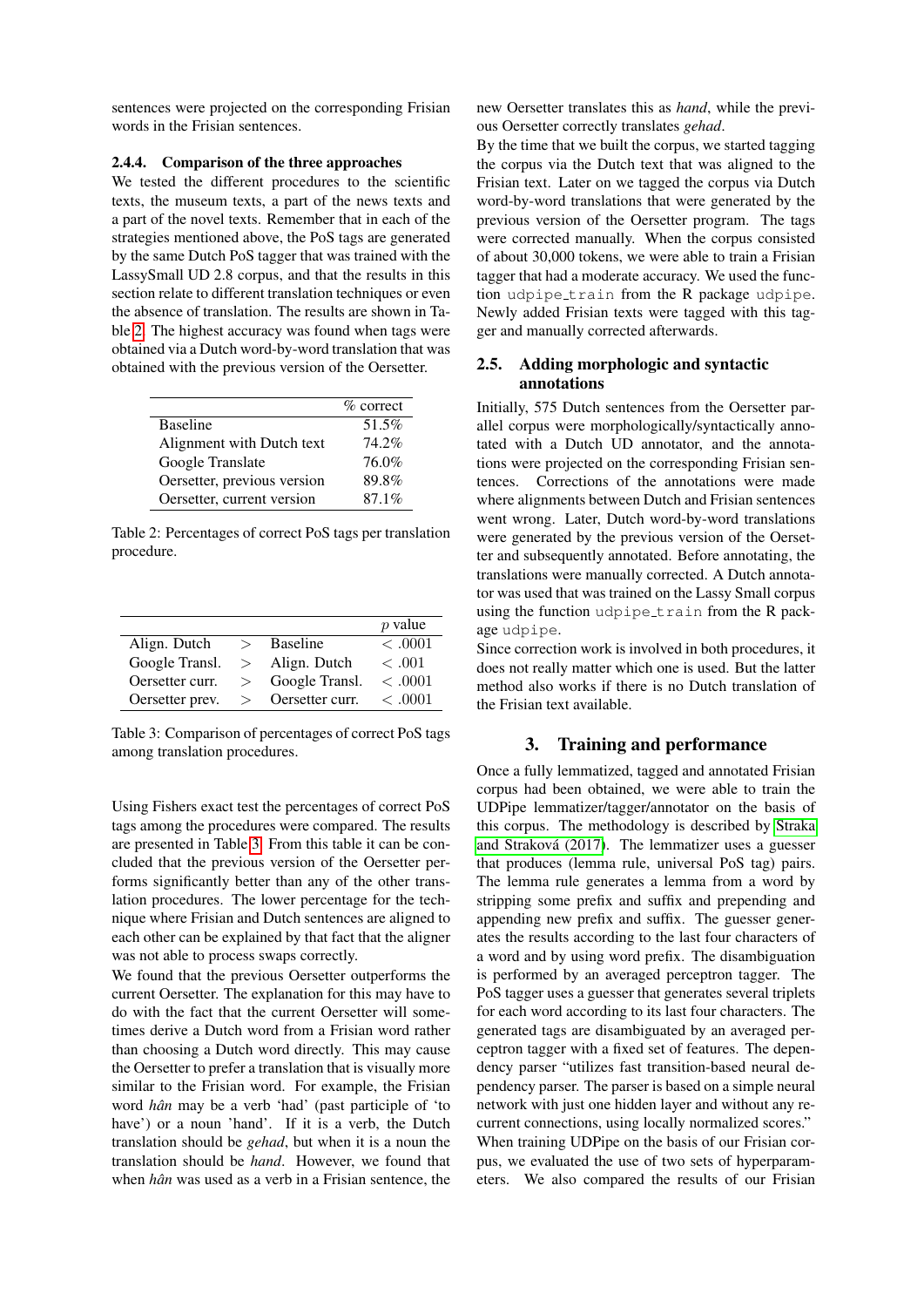corpus to the results of the – much larger – Dutch LassySmall UD 2.8 corpus. The results of this comparison may give us an indication whether our corpus needs further extension.

### <span id="page-5-5"></span>3.1. Training Frisian with the default settings

We started by randomizing the order of the sentences in the lemmatized/tagged/annotated data set and split the sentences in training data (80% of the sentences), validation data (10%) and test data (10%).

A lemmatizer, PoS tagger and dependency parser was trained by using the function udpipe\_train in the R package udpipe [\(Wijffels, 2020\)](#page-8-11)<sup>[12](#page-5-0)</sup> on the basis of the training data. As hyperparameter settings for the tokenizer, PoS tagger, lemmatizer and dependency parser the default values were used.<sup>[13](#page-5-1)</sup>

We present the tagger, lemmatizer and parser performance, measured on the testing portion of the data, evaluated in three different settings: using raw text only, using gold tokenization only, and using gold tokenization plus gold morphology. A k-fold crossvalidation was carried out with  $k=10$ . First, the data set was split into  $k$  sets. Then  $k$  times (or folds) a set is selected as test set and another set is selected as validation set. When the sets are numbered from 1 to  $k$ in the *i*th fold set *i* is selected as test set, and set  $i + 1$ is selected as validation set. If i is k the first set is selected as validation set. The joint remaining  $k - 2$  sets are used as training sets. The results are shown in Table [4](#page-7-0) in the appendix and show the mean and standard deviation across the 10 folds per metric and for each of the three settings.

The accuracy of the tokenization of words and sentences is represented by 'f1 words' and 'f1 sents' respectively. The f1 score is the harmonic mean of the precision and recall. UPOS represents the accuracy of the universal PoS tags, and XPOS the accuracy of language-specific PoS tags. UFeats is the accuracy of the morphological features from the universal feature inventory. 'Lemma' represents the accuracy of the lemmatizer. UAS represents the unlabeled attachment score, and LAS is the labeled attachment score.

#### 3.2. Training Frisian with the LassySmall UD 2.5 settings

Given the close relationship between Frisian and Dutch - both languages belong to the West Germanic language family -, we also trained a Frisian lemmatizer, PoS tagger and dependency parser using the hyperparameter settings that were used for training on the basis of the Dutch LassySmall UD 2.5 corpus.[14](#page-5-2)

The dependency parser makes use of FORM, UPOS, FEATS, and DEPREL embeddings. The form embeddings are precomputed with word2vec using the training data. For this purpose we used the R function word2vec from the word2vec package. The model was trained using skip-gram in dimension 50, a window of size 10, 5 negatives and 15 iterations. A word should occur at least 2 times in order to be included in the training. The other embeddings are initialized randomly, and all embeddings are updated during training (see Straka and Straková (2017)).

The results are shown in Table [5](#page-7-1) in the appendix. Compared to the results in Table [4,](#page-7-0) we found that the accuracy of the lemmatizer has improved significantly. ( $p <$ 0.0001) [15](#page-5-3) both for 'Raw text' and 'Gold tok'. Therefore, for further training we will use the LassySmall UD 2.5 settings rather than the default settings.

Alternatively, we used pre-trained word vectors that were provided by fastText.<sup>[16](#page-5-4)</sup> They were trained on Common Crawl and Wikipedia, using fastText, CBOW with position-weights, in dimension 300, with character  $n$ -grams of length 5, a window of size 5 and 10 negatives.

The results are shown in Table [6](#page-7-2) in the appendix. Compared to the results in Table [5,](#page-7-1) we found a significant improvement for 'f1 sents' (93.1% versus 89.7%). For 'f1 words' the new score was significantly lower (99.9% versus 100.0%).

## 3.3. Training Dutch with the LassySmall UD 2.5 settings

A lemmatizer, PoS tagger, and dependency parser were trained using the LassySmall UD 2.8 corpus with the hyperparameter settings that were used for training on the basis of the LassySmall UD 2.5 corpus. A word2vec model was trained using the R function word2vec from the word2vec package. The model was trained using skip-gram in dimension 50, a window of size 10, 5 negatives and 15 iterations. A word should occur at least 2 times in order to be included in the training. The LassySmall UD 2.8 corpus as it is available at GitHub is much larger than the current Frisian corpus and consists of 7,341 sentences, 83,571 words and 98,242 tokens when we put the train, development, and test sections together. The performance results are shown in Table [7](#page-7-3) in the appendix.

We compared the results with the performance results in Table [5.](#page-7-1) For all metrics we found significant differences ( $p < 0.0001$ ), usually the LassySmall figures are significantly better than the ones for the Frisian corpus.

<span id="page-5-0"></span><sup>12</sup>See also [https://cran.r-project.](https://cran.r-project.org/web/packages/udpipe/vignettes/udpipe-annotation.html) [org/web/packages/udpipe/vignettes/](https://cran.r-project.org/web/packages/udpipe/vignettes/udpipe-annotation.html) [udpipe-annotation.html](https://cran.r-project.org/web/packages/udpipe/vignettes/udpipe-annotation.html).

<span id="page-5-1"></span><sup>&</sup>lt;sup>13</sup>See Sections 3.3, 3.4 and 3.5 at [https://ufal.mff.](https://ufal.mff.cuni.cz/udpipe/1/users-manual) [cuni.cz/udpipe/1/users-manual](https://ufal.mff.cuni.cz/udpipe/1/users-manual).

<span id="page-5-2"></span> $14$ For the settings see [https://lindat.mff.cuni.](https://lindat.mff.cuni.cz/repository/xmlui/handle/11234/1-3131) [cz/repository/xmlui/handle/11234/1-3131](https://lindat.mff.cuni.cz/repository/xmlui/handle/11234/1-3131)

where the parameters can be found in the folder 'models-ud-2.5' in 'udpipe-ud-2.5-191206-reproducible training.zip'.

<span id="page-5-3"></span><sup>&</sup>lt;sup>15</sup>Rand Wilcox's function medmcp from the Rallfun-v38 package was used. This function compares medians using a percentile bootstrap method. This function is very robust, even for small samples with a non-normal distribution [\(Wilcox, in press\)](#page-8-18).

<span id="page-5-4"></span><sup>16</sup>See [https://fasttext.cc/docs/en/](https://fasttext.cc/docs/en/crawl-vectors.html) [crawl-vectors.html](https://fasttext.cc/docs/en/crawl-vectors.html).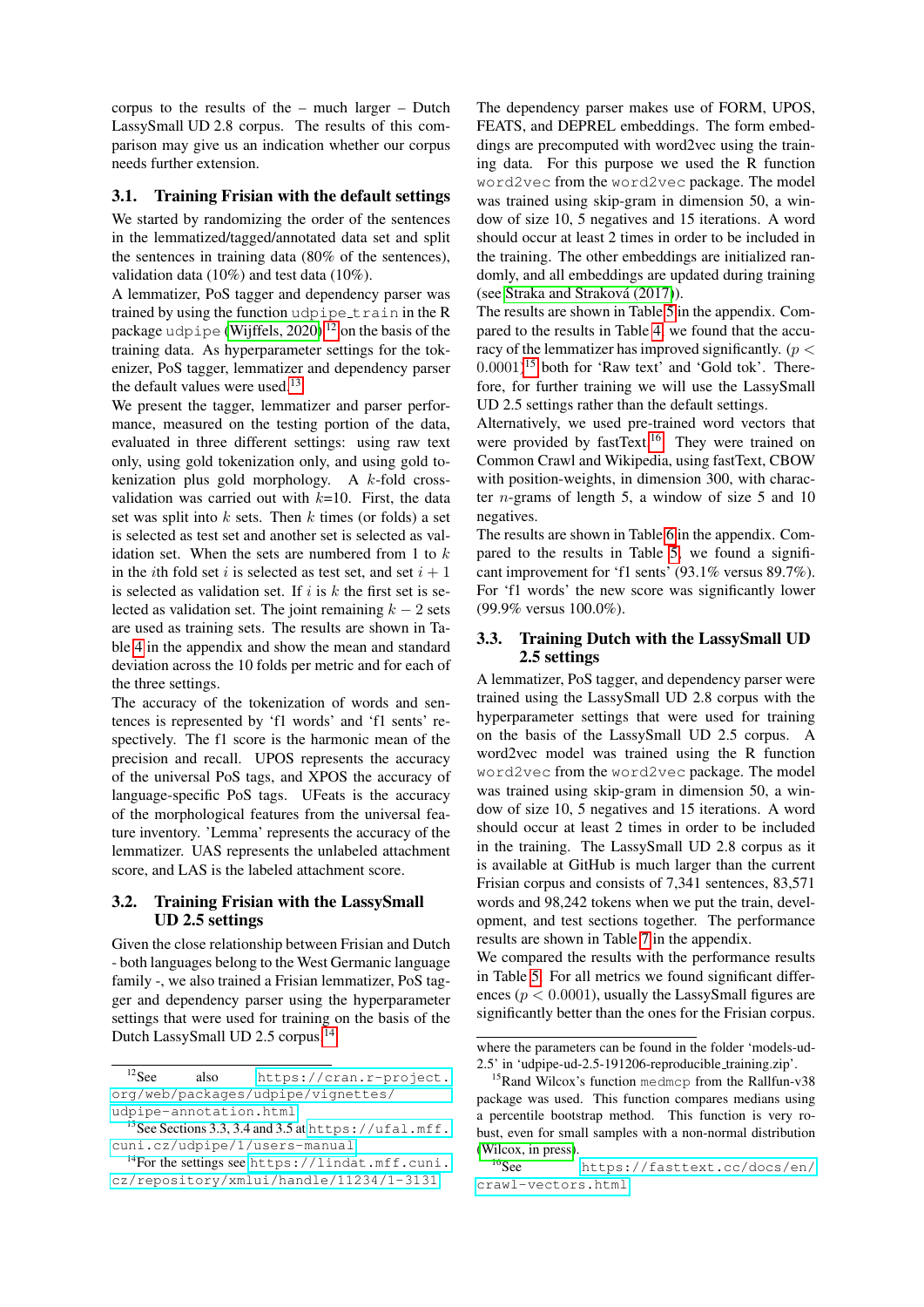This indicates that further extension of the corpus is desirable. However, exceptions are 'f1 word', 'f1 sents', and 'lemma' (both for 'Raw text' and 'Gold tok').

## 4. Tools and results

<span id="page-6-0"></span>The Frisian lemmatizer/PoS tagger/dependency parser is released as a web app for human end users $^{17}$  $^{17}$  $^{17}$ , as well as a web service for software to interact with $18$ . The source code is available at Bitbucket.<sup>[19](#page-6-4)</sup> The user can choose from different output formats: a tab-separated file, an Excel file or a file in CoNLL-U format.

The online app also provides a visualization tool which enables the user to visualize the frequencies of PoS tags in the submitted text, the frequencies of the most frequently occurring tokens per PoS tag, frequencies of keyword word sequences, co-occurrence networks and word clouds. The graphs are made by using several R packages.[20](#page-6-5) An example is shown in Figure [1.](#page-6-6) The graph is obtained on the basis of the Wikipedia text 'Ingelsk'  $(English)^{21}$  $(English)^{21}$  $(English)^{21}$  and shows the frequencies of the PoS tags in the text. On the basis of the same text Figure [2](#page-6-8) was made. This figure visualizes frequencies of noun lemmas. The most frequent lemmas are *taal*, 'language', *dialect* 'dialect' and *utspraak ´* 'pronunciation'.



<span id="page-6-6"></span>Figure 1: Frequencies of PoS tags in the Frisian Wikipedia text 'Ingelsk'.

## <span id="page-6-1"></span>5. Conclusions and future prospects

In this paper we presented a lemmatizer/PoS tagger/dependency parser for West Frisian. To this end we



<span id="page-6-8"></span>Figure 2: Frequences of noun lemmas in the Frisian Wikipedia text 'Ingelsk'.

built a West Frisian corpus as training material. Much time was saved by not building the corpus from scratch, but rather by taking a route via a larger and related language, in this case Dutch.

A Dutch tagger/annotator was applied to a Dutch wordby-word translation of the Frisian text. As for obtaining PoS tags, we investigated several alternatives such as aligning the Frisian text to a Dutch parallel text, or translating the Frisian text into Dutch by using Google Translate. However, the better PoS tags were obtained on the basis of a Dutch word-by-word translation that was created by using the previous version of the Frisian/Dutch - Dutch/Frisian translation program *Oersetter*. Manual correction of the PoS tags was still necessary.

Morphological and syntactical annotations were also preferably generated on the basis of an *Oersetter* translation, but the translations needed to be carefully checked and corrected before submitting them to a Dutch annotator.

The current corpus consists of 44,714 words. We plan to make this corpus available as part of the Universal Dependencies corpus.[22](#page-6-9)

When training a lemmatizer/PoS tagger/dependency parser on the basis of this corpus, reasonable accuracies were obtained.

The performance of the lemmatizer/tagger/annotator when it was trained using default parameters was compared to the performance that was obtained when using the parameter values that were used for training the LassySmall UD 2.5 corpus. A significant improvement was found for 'lemma'. Once the corpus is complete, the parameters will be tuned to achieve optimum performance.

We compared the performance obtained on the basis of

<span id="page-6-2"></span><sup>17</sup>See <https://frisian.eu/udpipeapp/>.

<span id="page-6-4"></span><span id="page-6-3"></span>

<sup>&</sup>lt;sup>18</sup>See <https://frisian.eu/udpipeservice/>.<br><sup>19</sup>Online at https://bitbucket.org at [https://bitbucket.org/](https://bitbucket.org/fryske-akademy/udpipe/src/master/) [fryske-akademy/udpipe/src/master/](https://bitbucket.org/fryske-akademy/udpipe/src/master/).

<span id="page-6-5"></span><sup>&</sup>lt;sup>20</sup>The following packages are used: lattice, udpipe, textrank, igraph, ggraph, ggplot2, ggwordcloud.

<span id="page-6-7"></span> $21$ The text was retrieved on June 3rd, 2021.

<span id="page-6-9"></span><sup>22</sup>See <https://universaldependencies.org>.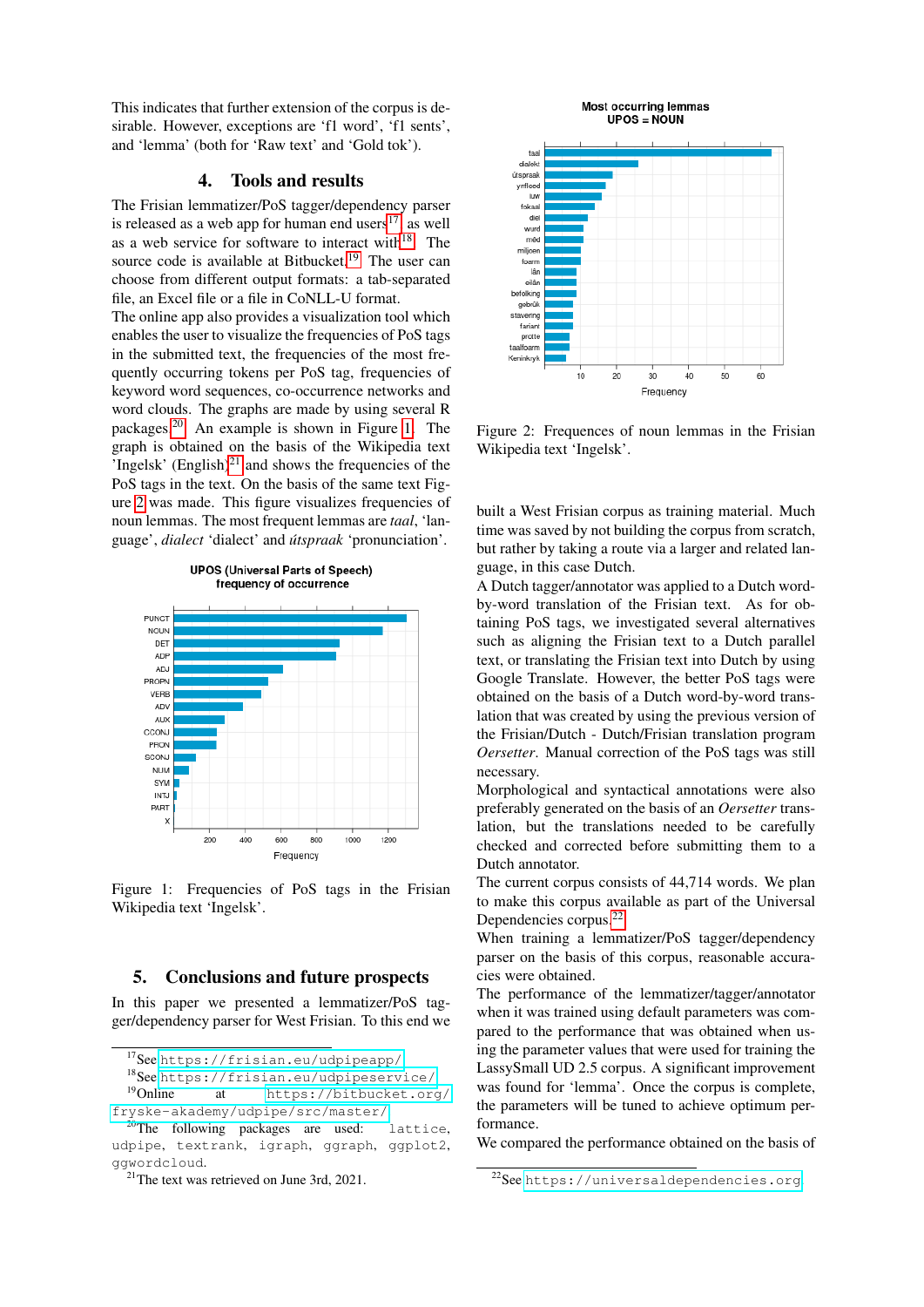the latter parameters with the performance of a lemmatizer/tagger/annotator that was trained on the basis of the LassySmall UD 2.8 corpus using the same parameters. The LassySmall UD 2.8 corpus is much larger than the current Frisian corpus and the performance when using this corpus was significantly better for most metrics compared to the Frisian corpus. Therefore, we aim to extend the Frisian corpus up to 100,000 words. Not only texts of the genres that are currently in the corpus will be added, but also legal texts, minutes, and texts from manuals. When extending the corpus, we will strive for the different genres to be represented in a balanced way in the corpus. Furthermore, we noticed that many mistakes are made when processing text that contains hollandisms and non-standard Frisian variants. This will also be taken into account when extending the corpus.

The tools that we developed will be of great help for studying the Frisian language on the basis of (large) corpora. One can think of named entity resolution, coreference resolution, sentiment analysis, question answering, textometry, authorship discrimination, language detection, and measuring the influence of Dutch on Frisian.

In addition to the output formats currently provided, the XML/TEI format will be added. This will make the output also searchable for search engines like BlackLab [\(De Does et al., 2017\)](#page-8-19) which is used in the publicly available search system of Frisian corpora.[23](#page-7-4)

We also plan to develop a Frisian monolingual BERT model, similar as BERTje was developed as a monolingual Dutch model (De Vries et al., 2019). For the LassySmall dataset, the developers of BERTje found a PoS tagging accuracy score of 96.6%, thus outperforming the 95.98% accuracy score achieved by UDPipe 2.0. Therefore, we would like to investigate whether a similar improvement would be achieved by training and using a Frisian monolingual BERT model.

#### 6. Acknowledgements

This research was made possible by a CLARIAH-Plus project financed by the Dutch Research Council (Grant 184.034.023). We thank two anonymous reviewers for their valuable comments.

#### Appendix

The tables below show the performance of the lemmatizer, tagger and parser, measured on the testing portion of the data, evaluated in three different settings. The metrics are briefly explained in Section [3.1.](#page-5-5)

|               | Raw text |      | Gold tok |      | $Gold tok + mor$ |      |
|---------------|----------|------|----------|------|------------------|------|
|               | mean     | sd   | mean     | sd   | mean             | sd   |
| f1 words      | 100.0    | 0.01 |          |      |                  |      |
| f1 sents      | 91.4     | 1.88 |          |      |                  |      |
| <b>UPOS</b>   | 94.4     | 0.48 | 94.4     | 0.47 |                  |      |
| <b>XPOS</b>   | 87.8     | 0.56 | 87.8     | 0.56 |                  |      |
| <b>UFeats</b> | 89.6     | 0.43 | 89.6     | 0.42 |                  |      |
| Lemma         | 94.9     | 0.48 | 94.9     | 0.48 |                  |      |
| UAS           | 72.3     | 1.32 | 72.7     | 1.26 | 78.4             | 1.18 |
| LAS           | 66.3     | 1.35 | 66.6     | 1.32 | 73.9             | 1.36 |

<span id="page-7-0"></span>Table 4: The performance using the Frisian corpus. When training the default UDPipe hyperparameter settings were used.

|               | Raw text |      | Gold tok |      | Gold to $k + mor$ |      |
|---------------|----------|------|----------|------|-------------------|------|
|               | mean     | sd   | mean     | sd   | mean              | sd   |
| f1 words      | 100.0    | 0.01 |          |      |                   |      |
| f1 sents      | 89.7     | 2.41 |          |      |                   |      |
| <b>UPOS</b>   | 94.6     | 0.28 | 94.6     | 0.30 |                   |      |
| <b>XPOS</b>   | 88.1     | 0.50 | 88.1     | 0.52 |                   |      |
| <b>UFeats</b> | 89.8     | 0.47 | 89.8     | 0.50 |                   |      |
| Lemma         | 96.0     | 0.25 | 96.0     | 0.25 |                   |      |
| UAS           | 72.5     | 1.15 | 73.1     | 1.12 | 78.5              | 0.87 |
| LAS           | 66.4     | 1.08 | 67.0     | 1.13 | 73.9              | 1.21 |

<span id="page-7-1"></span>Table 5: The performance using the Frisian corpus. The hyperparameter settings for training on the basis of the LassySmall UD 2.5 corpus were used.

|               | Raw text |      | Gold tok |      | $Gold tok + mor$ |      |
|---------------|----------|------|----------|------|------------------|------|
|               | mean     | sd   | mean     | sd   | mean             | sd   |
| f1 words      | 99.9     | 0.06 |          |      |                  |      |
| f1 sents      | 93.1     | 2.32 |          |      |                  |      |
| <b>UPOS</b>   | 94.5     | 0.41 | 94.5     | 0.38 |                  |      |
| XPOS          | 88.0     | 0.51 | 88.1     | 0.48 |                  |      |
| <b>UFeats</b> | 89.8     | 0.47 | 89.9     | 0.45 |                  |      |
| Lemma         | 96.1     | 0.34 | 96.1     | 0.29 |                  |      |
| UAS           | 72.5     | 1.48 | 73.0     | 1.36 | 78.2             | 1.33 |
| LAS           | 66.4     | 1.74 | 66.9     | 1.62 | 73.8             | 1.40 |

<span id="page-7-2"></span>Table 6: The performance using the Frisian corpus. The hyperparameter settings for training on the basis of the LassySmall UD 2.5 corpus were used. Pre-trained word vectors that were provided by fastText were used.

|               | Raw text |      | Gold tok |      | $Gold tok + mor$ |      |
|---------------|----------|------|----------|------|------------------|------|
|               | mean     | sđ   | mean     | sd   | mean             | sd   |
| f1 words      | 99.9     | 0.03 |          |      |                  |      |
| f1 sents      | 81.3     | 1.31 |          |      |                  |      |
| <b>UPOS</b>   | 95.6     | 0.30 | 95.9     | 0.30 |                  |      |
| <b>XPOS</b>   | 93.7     | 0.38 | 94.1     | 0.36 |                  |      |
| <b>UFeats</b> | 95.1     | 0.26 | 95.6     | 0.26 |                  |      |
| Lemma         | 94.2     | 0.25 | 94.4     | 0.25 |                  |      |
| UAS           | 81.3     | 0.74 | 83.4     | 0.71 | 87.1             | 0.59 |
| LAS           | 77.5     | 0.73 | 79.4     | 0.65 | 84.0             | 0.66 |

<span id="page-7-3"></span>Table 7: The performance using the Dutch LassySmall UD 2.8 corpus. The hyperparameter settings for training on the basis of the LassySmall UD 2.5 corpora were used.

<span id="page-7-4"></span><sup>23</sup>See <https://frisian.eu/frisian-corpora>, where currently mainly Middle Frisian and minimally annotated modern Frisian texts can be searched.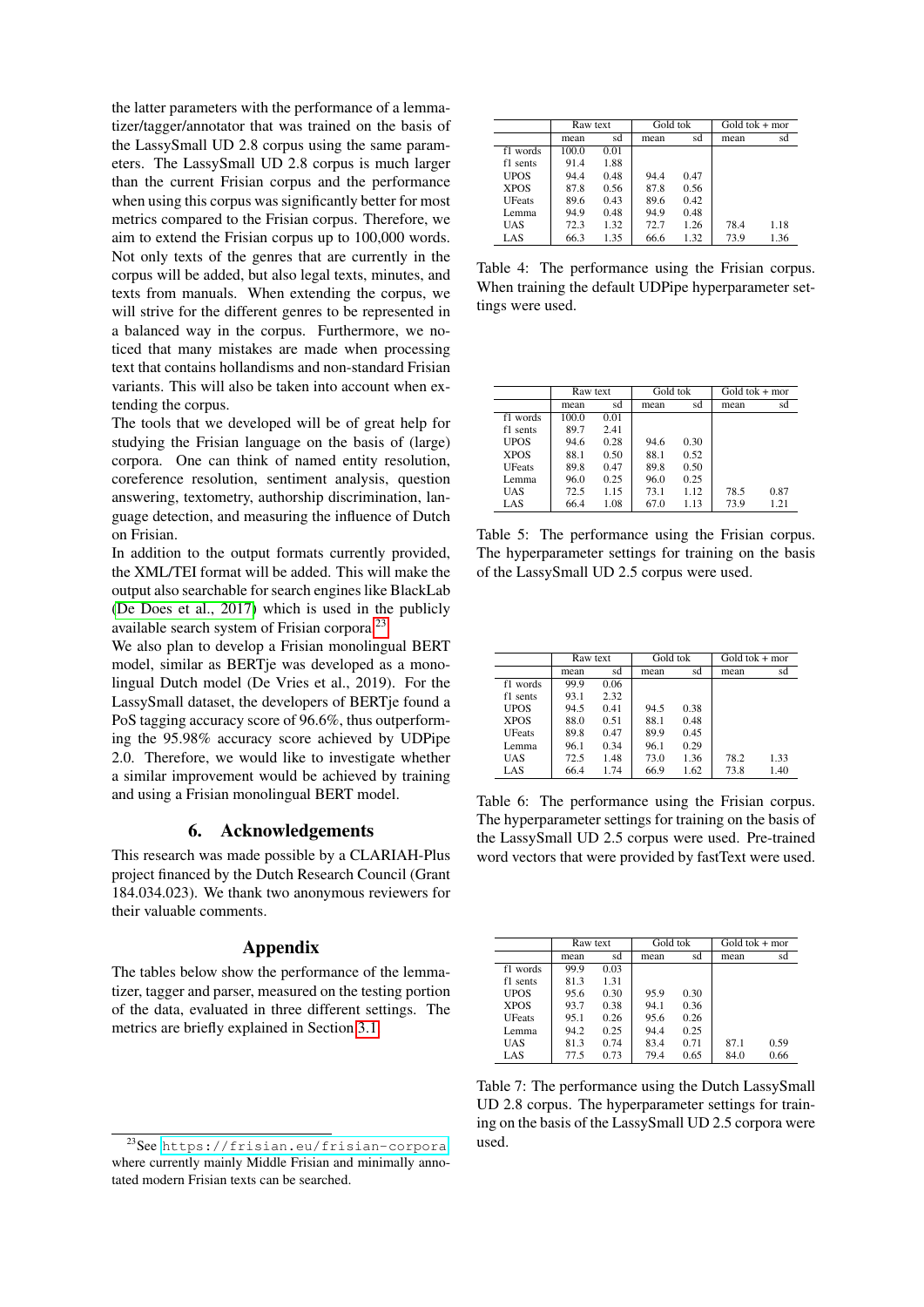#### 7. Bibliographical References

- <span id="page-8-19"></span>De Does, J., Niestadt, J., and Depuydt, K. (2017). Creating research environments with BlackLab. In Odijk J. et al., editors, *CLARIN in the Low Countries*, pages 245–257. Ubiquity Press, London.
- <span id="page-8-4"></span>De Vries, W., Bartelds, M., Nissim, M., and Wieling, M. (2021). Adapting monolingual models: Data can be scarce when language similarity is high. In *Findings of the Association for Computational Linguistics: ACL-IJCNLP 2021*, pages 4901–4907, Online, August. Association for Computational Linguistics.
- <span id="page-8-1"></span>Devlin, J., Chang, M.-W., Lee, K., and Toutanova, K. (2019). BERT: Pre-training of deep bidirectional transformers for language understanding. In *Proceedings of the 2019 Conference of the North American Chapter of the Association for Computational Linguistics: Human Language Technologies, Volume 1 (Long and Short Papers)*, pages 4171– 4186, Minneapolis, Minnesota, June. Association for Computational Linguistics.
- <span id="page-8-10"></span>Dijkstra, J., Heeringa, W., Yilmaz, E., van den Heuvel, H., van Leeuwen, D., and Van de Velde, H. (2017). A real time study of contact-induced language change in frisian relative pronouns. In *Proceedings of the International Symposium on Monolingual and Bilingual Speech*, pages 113–119.
- <span id="page-8-17"></span>Dyer, C., Chahuneau, V., and Smith, N. A. (2013). A simple, fast, and effective reparameterization of IBM Model 2. In *Proceedings of the 2013 Conference of the North American Chapter of the Association for Computational Linguistics: Human Language Technologies*, pages 644–648.
- <span id="page-8-8"></span>Hupkes, D. and Bod, R. (2016). POS-tagging of historical Dutch. In *Proceedings of the Tenth International Conference on Language Resources and Evaluation (LREC'16)*, pages 77–82.
- <span id="page-8-0"></span>Klinkenberg, E., Jonkman, R., and Stefan, N. (2018). *Taal yn Fryslan. De folgjende generaasje [Language ˆ in Fryslân. The next generation]*. Morgan Kaufman Publishers, Ljouwert.
- <span id="page-8-5"></span>Lauscher, A., Ravishankar, V., Vulić, I., and Glavaš, G. (2020). From zero to hero: On the limitations of zero-shot language transfer with multilingual Transformers. In *Proceedings of the 2020 Conference on Empirical Methods in Natural Language Processing (EMNLP)*, pages 4483–4499, Online, November. Association for Computational Linguistics.
- <span id="page-8-3"></span>Littell, P., Mortensen, D. R., Lin, K., Kairis, K., Turner, C., and Levin, L. (2017). Uriel and lang2vec: Representing languages as typological, geographical, and phylogenetic vectors. In *Proceedings of the 15th Conference of the European Chapter of the Association for Computational Linguistics: Volume 2, Short Papers*, pages 8–14.
- <span id="page-8-15"></span>Edmondson, M., (2020). *googleLanguageR: Call Google's 'Natural Language' API, 'Cloud Translation' API, 'Cloud Speech' API and 'Cloud Text-to-Speech' API*. R package version 0.3.0.
- <span id="page-8-6"></span>Scherrer, Y. (2014). Unsupervised adaptation of supervised part-of-speech taggers for closely related languages. In *Proceedings of the First Workshop on Applying NLP Tools to Similar Languages, Varieties and Dialects (VarDial)*, pages 30–38. Association for Computational Linguistics and Dublin City University.
- <span id="page-8-14"></span>Schuster, M., Johnson, M., and Thorat, N. (2016). Zero-shot translation with Google's multilingual neural machine translation system. *Google AI Blog*, 22.
- <span id="page-8-13"></span>Straka, M. and Straková, J. (2017). Tokenizing, POS tagging, lemmatizing and parsing UD 2.0 with UD-Pipe. In *Proceedings of the CoNLL 2017 Shared Task: Multilingual Parsing from Raw Text to Universal Dependencies*, pages 88–99, Vancouver, Canada. Association for Computational Linguistics.
- <span id="page-8-12"></span>Straka, M., Hajic, J., and Straková, J. (2016). UDPipe: trainable pipeline for processing CoNLL-U files performing tokenization, morphological analysis, pos tagging and parsing. In *Proceedings of the Tenth International Conference on Language Resources and Evaluation (LREC'16)*, pages 4290–4297.
- <span id="page-8-7"></span>Tjong Kim Sang, E. (2016). Improving part-of-speech tagging of historical text by first translating to modern text. In *International Workshop on Computational History and Data-Driven Humanities*, pages 54–64. Springer.
- <span id="page-8-16"></span>Turovsky, B. (2016). Found in translation: More accurate, fluent sentences in Google Translate. *Blog. Google. November*, 15.
- <span id="page-8-2"></span>Üstün, A., Bisazza, A., Bouma, G., and van Noord, G. (2020). Udapter: Language adaptation for truly universal dependency parsing. *arXiv preprint arXiv:2004.14327*.
- <span id="page-8-11"></span>Wijffels, J., (2020). *udpipe: Tokenization, Parts of Speech Tagging, Lemmatization and Dependency Parsing with the 'UDPipe' 'NLP' Toolkit*. R package version 0.8.4-1.
- <span id="page-8-18"></span>Wilcox, R. R. (in press). *Introduction to Robust Estimation and Hypothesis Testing*. Academic press, San Diego, CA, 5th edition.
- <span id="page-8-9"></span>Yarowsky, D., Ngai, G., , and Wicentowski, R. (2001). Inducing multilingual text analysis tools via robust projection across aligned corpora. In *Proceedings of the 1st International Conference on Human Language Technology Research (HLT)*, pages 161–168.

#### 8. Language Resource References

- Bouma, G. and Van Noord, G. (2017). Increasing return on annotation investment: the automatic construction of a Universal Dependency treebank for Dutch. In *Proceedings of the NoDaLiDa 2017 Workshop on Universal Dependencies (UDW 2017)*, pages 19–26.
- De Vries, W., van Cranenburgh, A., Bisazza, A., Caselli, T., van Noord, G., and Nissim, M. (2019).